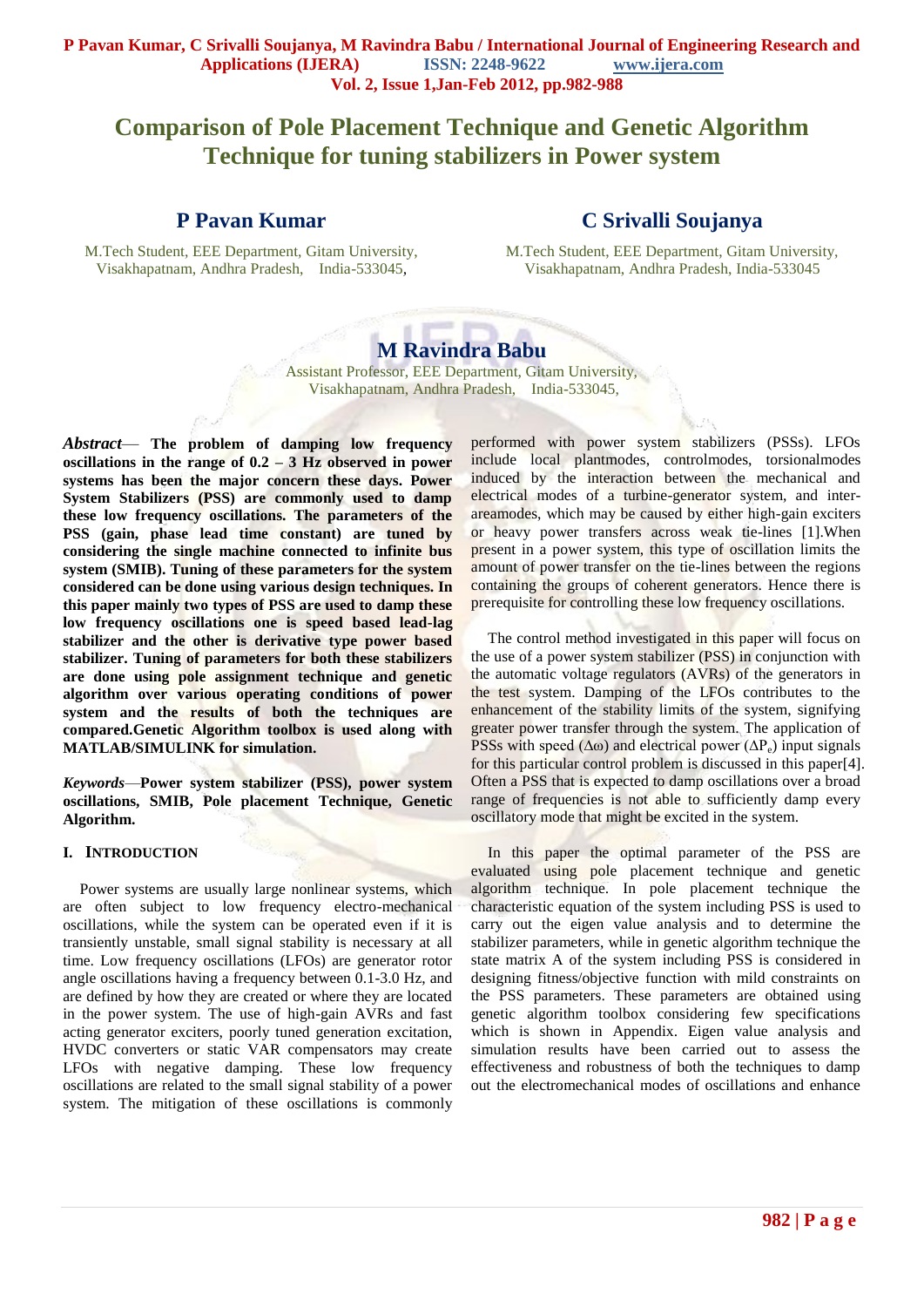the dynamic stability of power systems. The simulation results and PSS parameters obtained are shown below in section V.

### **II. SYSTEM CONSIDERED**

A single machine-infinite bus (SMIB) system is considered for the present investigations. A machine connected to a large system through a transmission line may be approximated to a SMIB system, by using Thevenin's equivalent of the transmission network external to the machine.

The synchronous machine is described as the fourth order model. The two-axis synchronous machine representation with a field circuit in the direct axis but without damper windings is considered for the analysis. The equations describing the steady state operation of a synchronous generator connected to an infinite bus through an external reactance can be linearized about any particular operating point as follows(eq:1-4):

$$
\Delta T_{\rm m} - \Delta P = M \frac{d^2 \Delta \delta}{dt^2}
$$
 (1)

 $\Delta P = K_1 \Delta \delta + K_2 \Delta E_0$ 

$$
\Delta E'_{q} = \frac{K_{3}}{1 + sT'_{d0}K_{3}} \Delta E_{fd} - \frac{K_{3}K_{4}}{1 + sT'_{d0}K_{3}} \Delta \delta
$$
 (3)

$$
\Delta V_{t} = K_{5} \Delta \delta + K_{6} \Delta E_{0}' \tag{4}
$$

The constants  $(K_1-K_6)$  can be computed using the equations given in Appendix.

The system data considered is:  $x_d = 0.973$   $x'_d = 0.19$  $x_a = 0.55$   $T'_{da} = 7.765s$  (5)  $D = 0$   $H = 5$   $f=60 Hz$ 

Transmission line (p.u):  $R_e = 0 \quad X_e = 0.4$  (6)

Exciter:

```
K_E = 200 \t T_E = 0.05s (7)
```
Operating point:  $V_{to} = 1.0$  P<sub>0</sub> = 1.0 (8)<br>
Q<sub>0</sub> = 0.2  $\delta_0 = 28.26$ °  $\delta_0 = 28.26$  °

The interaction between the speed and voltage control equations of the machine is expressed in terms of six constants  $k_1-k_6$  which is termed as Heffron-Phillips constants. They are dependent on the machine parameters and the operating conditions. Generally  $K_1$ ,  $K_2$ ,  $K_3$  and  $K_6$  are positive.  $K_4$  is mostly positive except for cases where  $R_e$  is high.  $K_5$ can be either positive or negative.  $K_5$  is positive for low to medium external impedances  $(R_e + jX_e)$  and low to medium loadings.  $K_5$  *is* usually negative for moderate to high external impedances and heavy loadings [7]. The overall linearized block diagram of the SMIB system is shown in Fig.1below.

From the linearized block diagram, the following state variables are chosen for single machine system [7]. The linearized differential equations can be written in the state space form as,

$$
X(t) = A x(t) + B u(t)
$$
\n(9)



Fig. 1 Overall block diagram of SMIB system

Where,

(2)

$$
X(t) = \begin{bmatrix} \Delta \delta & \Delta \omega & \Delta E_q' & \Delta E_{fd} \end{bmatrix}^T
$$
 (10)

$$
A = \begin{bmatrix} 0 & \omega_B & 0 & 0 \\ \frac{-K_1}{2H} & \frac{-D}{2H} & \frac{-K_2}{2H} & 0 \\ \frac{-K_4}{T_{d0}} & 0 & \frac{-1}{T_{d0}K_3} & \frac{1}{T_{d0}} \\ \frac{-K_E K_S}{T_E} & 0 & \frac{-K_E K_6}{T_E} & \frac{-1}{T_E} \end{bmatrix}
$$
(11)

$$
B = \begin{bmatrix} 0 & 0 & 0 & \frac{K_E}{T_E} \end{bmatrix}^T
$$
 (12)

System state matrix A is a function of the system parameters, which depend on operating conditions. Control matrix B depends on system parameters only. Control signal U is the PSS output. From the operating conditions and the corresponding parameters of the system considered, the system eigen values are obtained. This system without including PSS is considered as open loop system whose transfer function G(s) is to be computed using the state equations and matrices.

#### **III.POWER SYSTEM STABILIZERS**

A cost efficient and satisfactory solution of the problem of oscillatory instability is to provide damping for generator rotor oscillation. This is conveniently done by providing Power System Stabilizers (PSS) which are supplementary controllers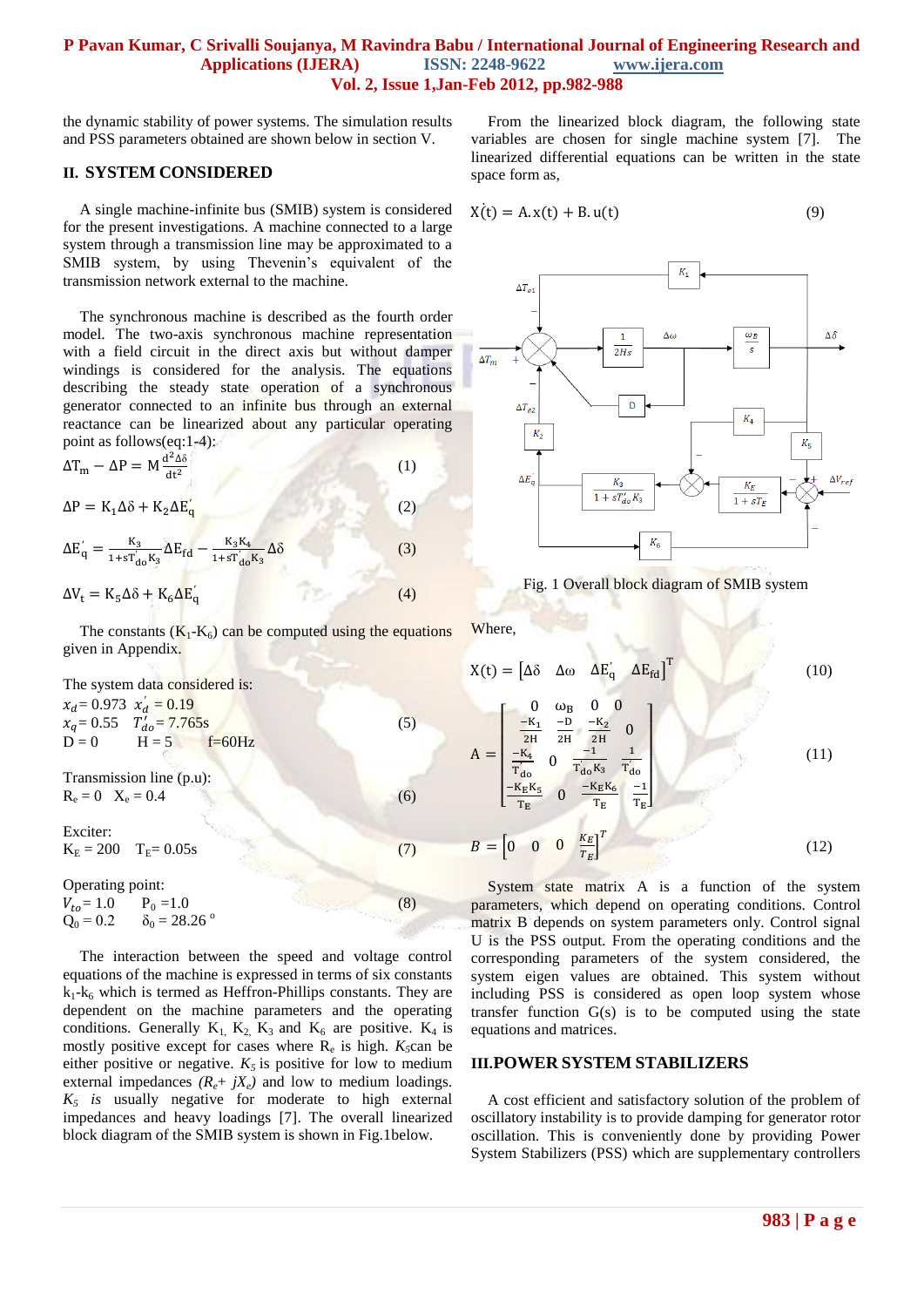in the excitation systems [3]. The input  $V_s$  to the exciter is the output from PSS which has input signal derived from rotorvelocity, frequency, electrical power or a combination of these variables.

#### *A. Structure of PSS*

The basic block diagram of PSS used in power system is shown in Fig.2. It consists of washout circuit, dynamic compensator, torsional filter and limiter. The function and role of each of these blocks to damp the low frequency oscillations is discussed in detail below [7].



Fig 2: Basic Structure of PSS

*1) Washout Circuit*: The washout circuit is used to eliminate steady state bias in the output of PSS which will modify the generator terminal voltage [7]. The PSS is expected to respond only to transient variations in the input signal and not to the dc offsets in the signal. This is done by subtracting from input signal the low frequency components of the signal obtained by passing the signal through a low pass filter.The washout circuit acts essentially as a high pass filter and it must pass all frequencies that are of interest. For local modes the  $T_w$  can be chosen in the range of 1 to 2 and for inter area modes it must be chosen in the range of 10 to 20.

2) *Dynamic Compensator:* The dynamic compensator used in industry is made up of lead-lag stages and has the following transfer function,

$$
T(s) = K \frac{(1+sT_1)(1+sT_3)}{(1+sT_2)(1+sT_4)}
$$
(13)

Where K is the gain of PSS and the time constants,  $T_1$  to  $T_4$ are chosen to provide a phase lead for the input signal in the range of frequencies that are of interest  $(0.1 \text{ to } 3.0 \text{Hz})$ [7]...

*3) Torsional Filter:* The torsional filter in the PSS is a band reject or a low pass filter to attenuate the first torsional mode frequency. It is used to avoid the adverse interaction of PSS with the torsional oscillations. This can lead to shaft damage, particularly at light generator loads when the inherent mechanical damping is small.

*4) Limiter:* The output of the PSS must be limited to prevent the PSS acting to counter the action of AVR. At load rejections it is desired to trip the PSS, since AVR acts to reduce the terminal voltage to nominal value.

#### *B. Types of PSS considered*

Power system stabilizers are classified based on the type of input signal used. The input signals include deviations in the rotor speed ( $\Delta \omega = \omega_{\text{mech}} - \omega_o$ ), the frequency ( $\Delta f$ ), the electrical power ( $\Delta P_e$ ) and the accelerating power ( $\Delta P_a$ ) [3].

As mentioned above in this paper two types of PSS are considered to damp the low frequency oscillations they are,

*1) Speed based lead-lag PSS:* These stabilizers employ the direct measurement of shaft speed  $(\Delta \omega)$  and employ it as input signal for it. The stabilizer, while damping the rotor oscillations, could reduce the damping of the lower-frequency torsional modes if adequate filtering measures were not taken [3]. In addition to careful pickup placement at a location along the shaft where low-frequency shaft torsionals were at a minimum electronic filters called torsional filters should be used for adequate damping of low frequency oscillations*.*

The structure of this PSS is in the form as shown below [4], for which the parameter such as stabilizer gain  $K_c$ , lead lag time constants  $T_1$  and  $T_2$  are to be computed such that the overall closed loop system will be stable when the PSS is included in the feedback loop.

$$
H(s) = \frac{K_c s T_w}{(1 + s T_w)} \frac{(1 + s T_1)}{(1 + s T_2)}
$$
(14)

2) *Power based derivative PSS:* Due to the simplicity of measuring electrical power and its relationship to shaft speed, it was considered to be a natural candidate as an input signal to early stabilizers. The equation of motion for the rotor can be written as follows [3]:

$$
\frac{\partial}{\partial t} \Delta \omega = \frac{1}{2H} (\Delta P_m - \Delta P_e)
$$
 (15)

Where,  $H =$  inertia constant

 $\Delta P_m$ = change in mechanical power input  $\Delta P_e$ = change in electric power output  $\Delta \omega$  = speed deviation

As previously mentioned this type of stabilizer uses electrical power  $(\Delta P_e)$  as input and is of derivative type whose structure is as shown below [4], and the optimal stabilizer parameter K and T are to be computed which ensure closed loop stability of the system.

$$
H(s) = \frac{Ks}{(s + \frac{1}{T})^2}
$$
 (16)

When PSS of structure described above is used in feedback of open loop system it forms a closed loop system. Here two additional state variables  $\Delta V_1$  and  $\Delta V_2$  are used for both PSS to form the state matrices which are described in Appendix.In both the types of PSS the optimal stabilizer parameters are obtained using pole placement technique and genetic algorithm technique.

#### **IV.GENETIC ALGORITHM**

Genetic Algorithms are a family of computational models inspired by evolution. These algorithms encode a potential solution to a specific problem on a simple chromosome-like data structure and apply recombination operators to these structures as to preserve critical information.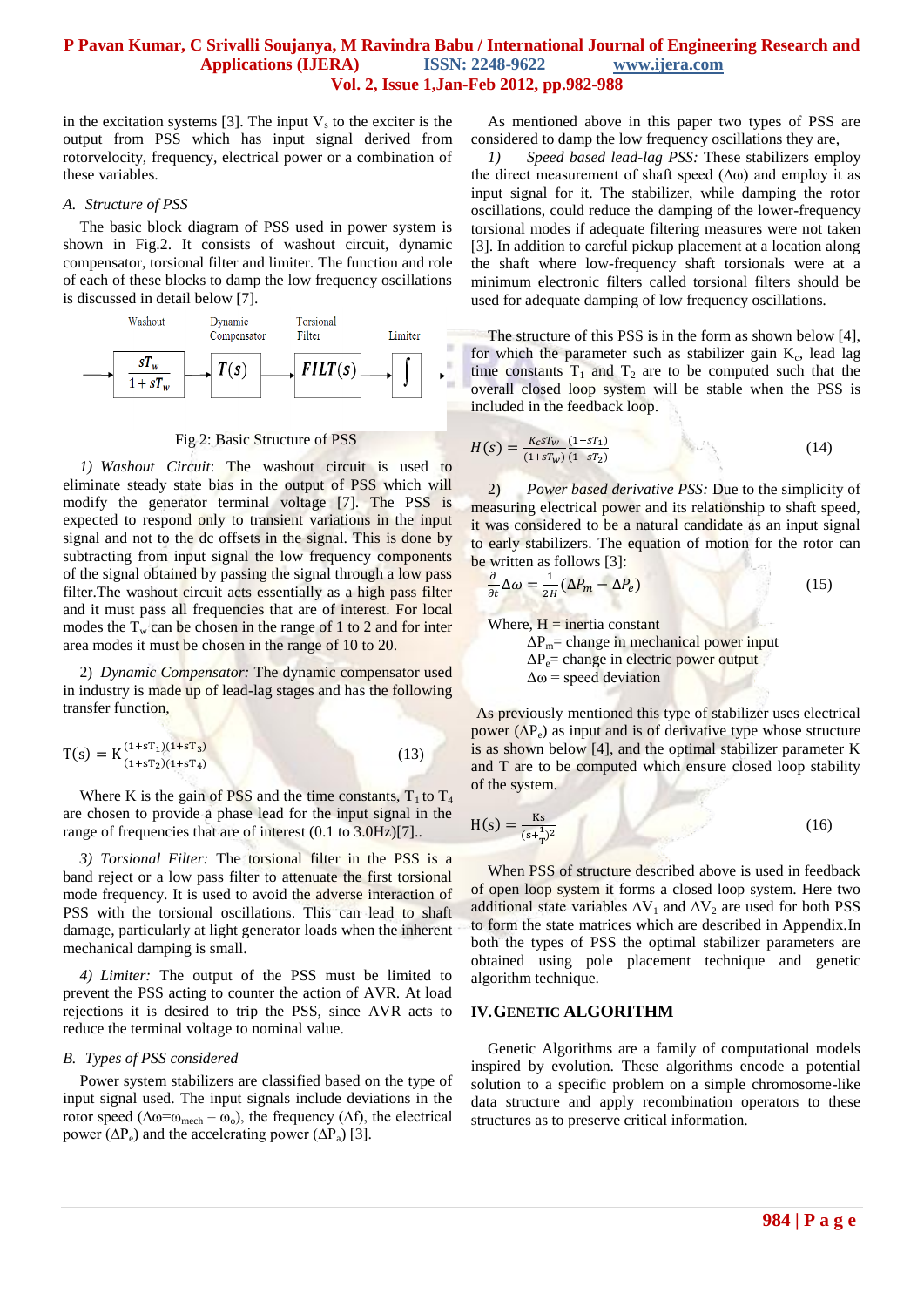The most common operators handled in genetic algorithm are described in detail below, which in whole called as breeding cycle.

*1) Selection (Reproduction)*: Selection is the process of choosing two parents from the population for crossing.The purpose of selectionis to emphasize fitter individuals in the population in hopes that their off springs have higher fitness[9]. Chromosomes are selected from the initial population to be parents for reproduction.



Fig. 3 General Scheme of Genetic Algorithm

2) *Crossover (Recombination):* Crossover is the process of taking two parent solutions and producing from them a child. After the selection (reproduction) process, the population is enriched with better individuals [9]. Reproduction makes clones of good strings but does not create new ones. Crossover operator is applied to the mating pool with the hope that it creates a better offspring.

*3) Mutation:* After crossover, the strings are subjected to mutation. Mutation prevents the algorithm to be trapped in a local minimum. Mutation plays the role of recovering the lost genetic materials as well as for randomly disturbing genetic information. Mutation has traditionally considered as a simple search operator [9]. If crossover is supposed to exploit the current solution to find better ones, mutation is supposed to help for the exploration of the whole search space.

*4) Replacement:* Replacement is the last stage of any breeding cycle. Two parents are drawn from a fixed size population, they breed two children, but not all four can return to the population, so two must be replaced i.e., once off springs are produced, a method must determine which of the current members of the population, if any, should be replaced by the new solutions[9].

All these operation are carried out in Genetic Algorithm toolbox in which the following fitness function has to be defined.The problem of computing optimal parameters of a single power system stabilizer for different operating points implies thatpower system stabilizer must stabilize the family of N plants:

$$
\dot{X} = A_k X + B_k U, k = 1, 2, 3, \dots N \tag{17}
$$

Where  $X(t)$  is the state vector and  $U(t)$  is the input stabilizing signal. A necessary and sufficient condition for the set of plants in the system to be simultaneously stabilizable with stabilizing signal is that Eigen values of theclosed-loop system lie in the left- hand side of the complex s-plane. This condition motivates the following approachfor determining the parameters K, T1 and T2 of the power system stabilizer. Selection of K, T1 and T**2** tominimize the following fitness function,

$$
J = \text{Remax}(\lambda_{i,k}), i=1,2,...N, k=1,2,...N
$$
 (18)

Where  $\lambda_{i,k}$  is the kth closed-loop eigen value of the ith plant<sup>[4]</sup>. If a solution is found such that  $J < 0$ , then the resulting K*,* T1 and T**2** stabilize the collection of plants.

For running the GA toolbox the command **gatool** [10], is to be given in command window of MATLAB and in the tool the fitness function is to be defined in which the state matrix A including PSS is used and the unknown PSS parameters are taken as unknown variables which are to optimized such that the eigen values of the matrix lie on the left half of s-plane i.e., in the stability region. This method of finding the parameter is applied for both the types of PSS's described in section III. The state matrices 'A' of both the cases and the specifications used for running GA toolbox is mentioned in Appendix.

#### **V. POLE PLACEMENT TECHNIQUE**

Pole placement is a method employed in [feedback](http://en.wikipedia.org/wiki/Feedback) control system theory to place the [closed-loop poles](http://en.wikipedia.org/wiki/Closed-loop_pole) of a plant in predetermined locations in the [s-plane.](http://en.wikipedia.org/wiki/S-plane) This method is also known as Full State Feedback (FSF) technique. Placing poles is desirable because the location of the poles corresponds directly to the [eigen values](http://en.wikipedia.org/wiki/Eigenvalue) of the system, which control the characteristics of the response of the system.

Based on the system data considered and the operating condition, the Heppron-Phillips constants for the system are computed. The state equations are then considered using these constants to compute the state matrices and then the transfer function of the open loop system is computed in matlab using these state matrices. The open loop system transfer function is taken as  $G(s)$ . Now in the feedback loop, the stabilizer is used for the control of low frequency speed oscillations whose transfer function is taken as H(s). The simple block block diagram considered for pole placement technique is shown below.



Fig.4 Closed loop system including PSS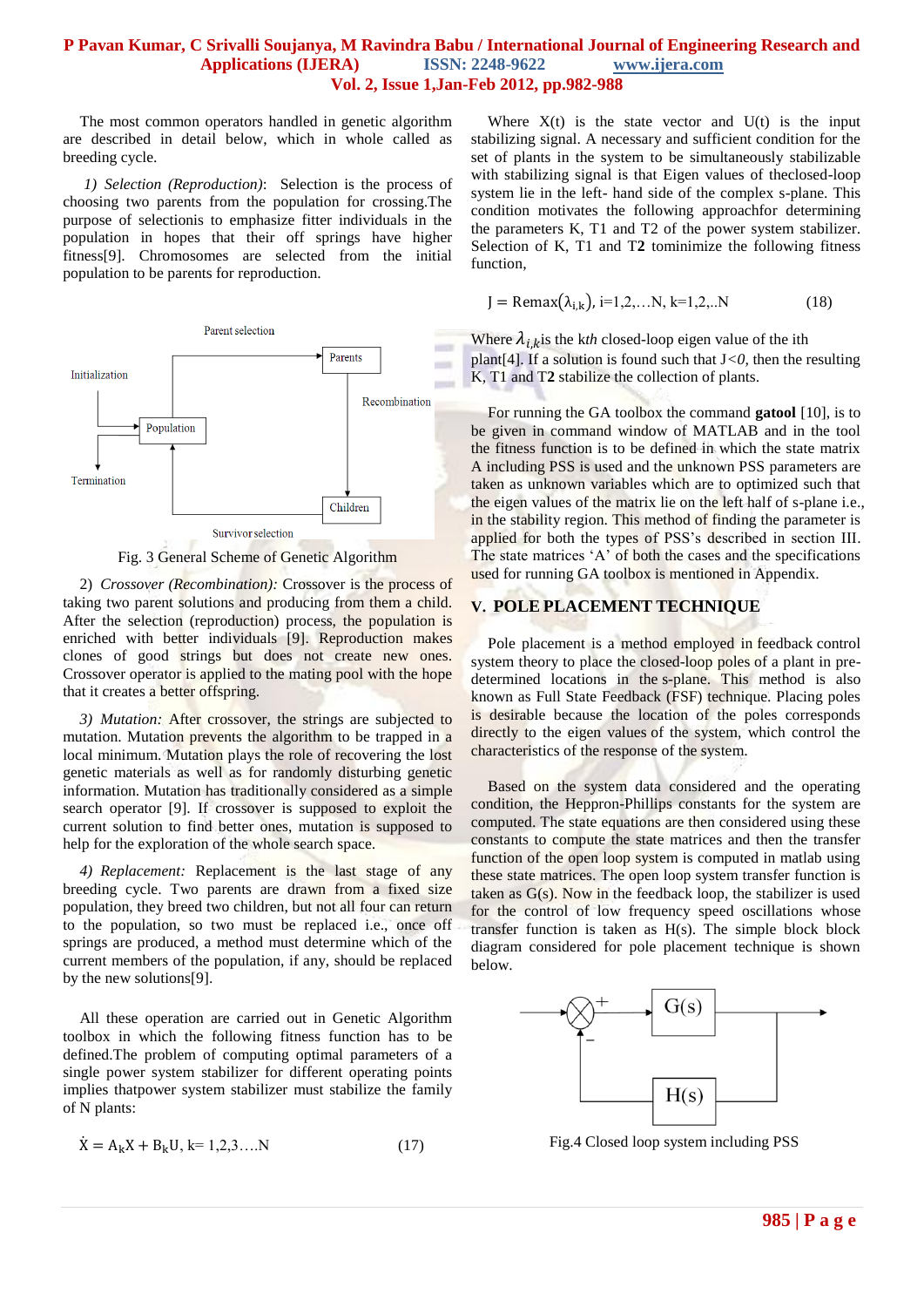Let the linearized equations of single machine, infinite bus system be expressed in the form,

 $sX(s) = AX(s) + BU(s)$  (19)

$$
Y(s) = CX(s)
$$
 (20)

The PSS with the following structure is used [5],

$$
\frac{Y(s)}{U(s)} = GPSS(s) = H(s)
$$
\n(21)

Where the PSS parameter are to determined such that system dominant eigen values are equal to desired eigen values. Using equations  $(19),(20)$  and  $(21)$ , it can be readily shown that the closed loop system characteristic equation is given by[5],

$$
1 - C(sI - A)^{-1}BH(s) = 0
$$
 (22)

The above equation can be rewritten in the form,

$$
H(s) = \frac{1}{c(sI - A)^{-1}B}
$$
 (23)

From eqn.(23) the required stabilizer parameters can be computed by replacing s by the desired eigen value  $\lambda$  and equating the real and imaginary terms on bothsides of the equation(21).

Using the state equations and state matrices mentioned in section II, the open loop transfer function  $G(s)$  of the system is obtained, and the PSS of structure shown in eqn.(14) $\&$  (16) is used as feedback H(s) for the open loop system and thus forming the closed loop system with unknown parameters  $K_c$ ,  $T_1$ ,  $T_2$ ,  $K$  and  $T$ . These unknown parameters are computed using the pole placement technique,

$$
1 \pm G(s)H(s) = 0
$$

From this equation the required stabilizer parameters can be computed by replacing s by the desired eigenvalue  $\lambda$  and equating the real and imaginary terms on bothsides of the equation (21).

#### **VI.APPENDIX**

#### *A.Computation of Heffron-Phillips constants*

All the variables with subscript 0 are values of variables evaluated at their pre-disturbance steady-state operating point from the known values of  $P_0$ ,  $Q_0$  and  $V_{t0}$ .

$$
i_{qo} = \frac{P_o Q_o}{\sqrt{(P_o x_q)^2 + (V_{to}^2 + Q_o x_q)^2}}
$$

 $v_{do} = i_{ao}x_a$ 

$$
v_{q0} = \sqrt{V_{to}^{2} - v_{do}^{2}}
$$
  
\n
$$
i_{do} = \frac{Q_{o} + x_{q}i_{q0}^{2}}{v_{q0}}
$$
  
\n
$$
E_{q0} = v_{q0} + i_{do}x_{q}
$$
  
\n
$$
E_{o} = \sqrt{(v_{do} + x_{e}i_{q0})^{2} - (v_{q0} - x_{q}i_{do})^{2}}
$$
  
\n
$$
\delta_{o} = \tan^{-1}\frac{(v_{do} + x_{e}i_{q0})}{(v_{q0} - x_{e}i_{do})}
$$
  
\n
$$
K_{1} = \frac{E_{b}E_{q0}cos\delta_{o}}{(x_{e} + x_{q})} + \frac{(x_{q} - x'_{d})}{(x_{e} + x'_{d})}E_{b}i_{q0}sin\delta_{o}
$$
  
\n
$$
K_{2} = \frac{(x_{e} + x_{q})}{(x_{e} + x'_{d})}i_{q0} = \frac{E_{b}sin\delta_{o}}{(x_{e} + x'_{d})}
$$
  
\n
$$
K_{3} = \frac{(x_{d} - x'_{d})}{(x_{d} + x_{e})}E_{b}sin\delta_{o}
$$
  
\n
$$
K_{4} = \frac{(x_{d} - x'_{d})}{(x'_{d} + x_{e})}E_{b}sin\delta_{o}
$$
  
\n
$$
K_{5} = \frac{-x_{q}v_{do}E_{b}cos\delta_{o}}{(x_{e} + x_{q})V_{to}} - \frac{x'_{d}v_{q0}E_{b}sin\delta_{o}}{(x_{e} + x'_{d})V_{to}}
$$
  
\n
$$
K_{6} = \frac{x_{e}}{(x_{e} + x'_{d})} \cdot (\frac{V_{q0}}{V_{to}})
$$

B.*State Space modelling of system including PSS*

*1) System using Speed based PSS(∆ω):* When PSS of structure described in equation (14) is used as feedback of open loop system it forms a closed loop system*.*The state equations involved are,

$$
\Delta \delta = \frac{\omega_B}{s} \Delta \omega
$$
  
\n
$$
\Delta \omega = \frac{-K_1}{2Hs} \Delta \delta - \frac{K_2}{2Hs} \Delta E'_q - \frac{D}{2Hs} \Delta \omega
$$
  
\n
$$
\Delta E'_q = (-K_4 \Delta \delta + \Delta E_{fd}) \frac{K_3}{1 + sK_3 T'_{d0}}
$$
  
\n
$$
\Delta E_{fd} = (-K_5 \Delta \delta - K_6 \Delta E'_q + \Delta v_2) \frac{K_E}{1 + sT_E}
$$

$$
\Delta \mathbf{v}_1 = \frac{(1 + 3\mathbf{v}_1)}{(1 + s\mathbf{T}_2)} \Delta \mathbf{v}_1
$$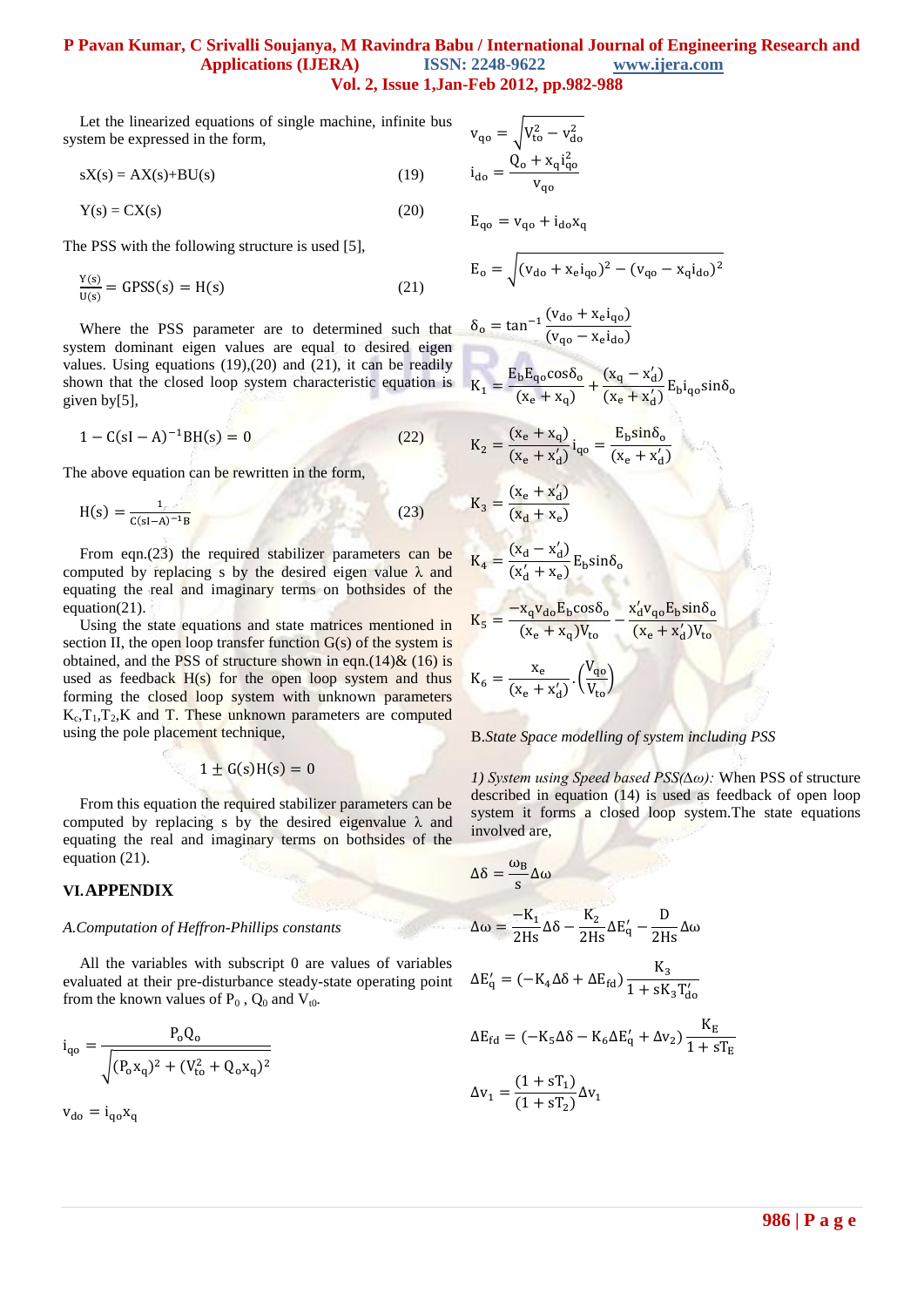$$
\Delta v_2 = k \frac{s T_w}{(1 + s T_w)} \Delta
$$

$$
A = \begin{bmatrix} 0 & \omega_B & 0 & 0 & 0 & 0 \\ \frac{-K_1}{2H} & 0 & \frac{-K_2}{2H} & 0 & 0 & 0 \\ \frac{-K_4}{T_{do}'} & 0 & \frac{-1}{K_3 T_{do}'} & \frac{1}{T_{do}'} & 0 & 0 \\ \frac{-K_E K_5}{T_5} & 0 & \frac{K_E K_6}{T_E} & \frac{-1}{T_E} & 0 & \frac{K_E}{T_E} \\ \frac{-K_c K_1}{2H} & 0 & \frac{-K_c K_2}{2H} & 0 & \frac{-1}{T_w} & 0 \\ \frac{K_1 K_c}{2H T_1} & 0 & \frac{-K_2 K_c}{2H T_2} & 0 & \frac{(T_w - T_1)}{T_w T_2} & \frac{-1}{T_2} \end{bmatrix}
$$

*2) System using Power based PSS (∆Pe):* When PSS of structure described in equation (16) is used as feedback of open loop system it forms a closed loop system. The state equations involved are,

$$
\Delta \delta = \frac{\omega_B}{s} \Delta \omega
$$
  
\n
$$
\Delta \omega = \frac{-K_1}{2Hs} \Delta \delta - \frac{K_2}{2Hs} \Delta E'_q - \frac{D}{2Hs} \Delta \omega
$$
  
\n
$$
\Delta E'_q = (-K_4 \Delta \delta + \Delta E_{fd}) \frac{K_3}{1 + sK_3 T'_{do}}
$$
  
\n
$$
\Delta E_{fd} = (-K_5 \Delta \delta - K_6 \Delta E'_q - \Delta v_2) \frac{K_E}{1 + s'}
$$

$$
\Delta v_1 = \frac{KT}{(1 + sKT)} (K_1 \Delta \delta + K_2 E_q')
$$

$$
\Delta v_2 = \frac{s}{(s + \frac{1}{T})^2} \Delta v_1
$$

 $\lambda$ 

$$
A = \begin{bmatrix} 0 & \omega_B & 0 & 0 & 0 & 0 \\ \frac{-K_1}{2H} & 0 & \frac{-K_2}{2H} & 0 & 0 & 0 \\ \frac{-K_4}{T'_{do}} & 0 & \frac{-1}{K_3 T'_{do}} & \frac{1}{T'_{do}} & 0 & 0 \\ \frac{-K_E K_5}{T_5} & 0 & \frac{K_E K_6}{T_E} & \frac{-1}{T_E} & 0 & \frac{-K_E}{T_E} \\ K_1 K & 0 & K_2 K & 0 & \frac{-1}{T} & 0 \\ K_1 K & 0 & K_2 K & 0 & \frac{-1}{T} & \frac{1}{T} \end{bmatrix}
$$

*C. Genetic Algorithm Specifications:*

For using GA toolbox to optimize the PSS parameters the following specifications are used,

| Population size          | 50                       |  |
|--------------------------|--------------------------|--|
| Creation function        | Use constraint dependent |  |
|                          | default                  |  |
| Scaling function         | Rank                     |  |
| Selection function       | Roulette                 |  |
| Crossover fraction       | 0.7                      |  |
| <b>Mutation function</b> | Use constraint dependent |  |
|                          | default                  |  |
| Crossover function       | Single point             |  |
| Migration                | Forward                  |  |
| direction                |                          |  |
| Number of                | 200                      |  |
| generations              |                          |  |

Table.1 Genetic Algorithm Specifications for Toolbox

For the application of GA tool box for optimization of parameters of both speed based and power based PSS, the following constraints on the parameters has to be considered, for speed based PSS,

 $10\le K_c \le 50$ ;  $0.01 \le T_1 \le 1$ ;  $0.01 \le T_2 \le 0.1$ 

For power based PSS,

0.1≤K≤10; 0.01≤T≤1

## **VII. RESULTS**

 $\overline{A}$ 

The obtained parameters of speed based PSS using Pole placement technique are,

$$
K_c=9.6763, T_1=0.285, T_2=0.05
$$

Parameter obtained using Genetic Algorithm is,

 $K_c=10.541$ ,  $T_1=0.498$ ,  $T_2=0.1$ 

The state matrix A when PSS is included as feedback of open loop system, forming closed loop system is computed using equations in Appendix (B.1),

$$
= \begin{bmatrix} 0 & 377 & 0 & 0 & 0 & 0 \\ -0.1113 & 0 & -0.0657 & 0 & 0 & 0 \\ -0.14028 & 0 & -0.463 & 0.166 & 0 & 0 \\ 1833.6 & 0 & -2058.64 & -20 & 0 & 4000 \\ -1.077 & 0 & -0.6362 & 0 & -0.5 & 0 \\ 3.78 & 0 & -12.72 & 0 & 17.15 & -20 \end{bmatrix}
$$